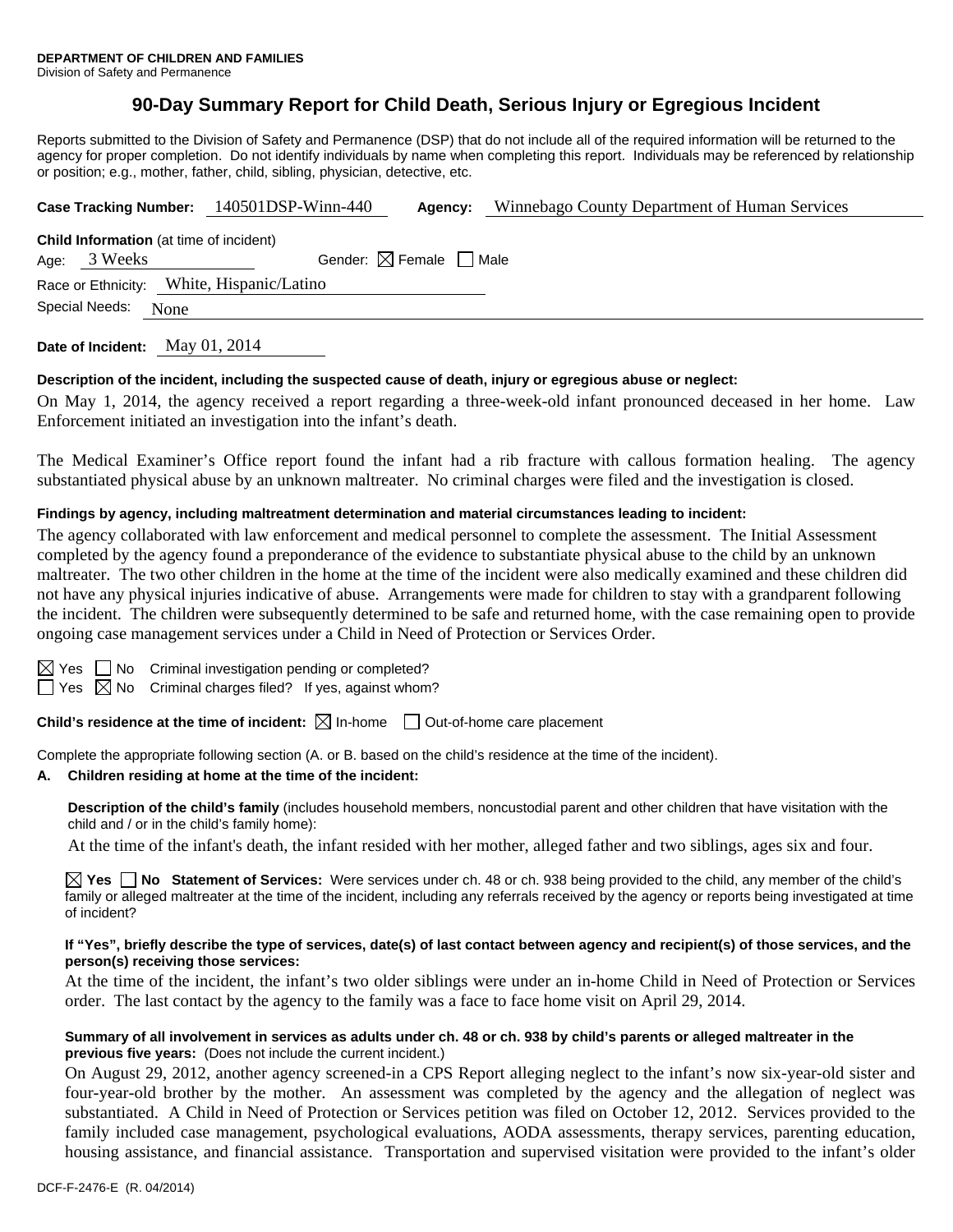siblings. After the infant's birth she was discharged home. The infant's older siblings were returned home on April 30, 2014 and the case remains open to provide ongoing case management.

On July 4, 2014, the agency screened-in a Services Report. The agency offered the family community resources.

#### **Summary of actions taken by the agency under ch. 48, including any investigation of a report or referrals to services involving the child, any member of the child's family living in this household and the child's parents and alleged maltreater.** (Does not include the current incident.)

(Note: Screened out reports listed in this section may include only the date of the report, screening decision, and if a referral to services occurred at Access. Reports that do not constitute a reasonable suspicion of maltreatment or a reason to believe that the child is threatened with harm are not required to be screened in for an initial assessment, and no further action is required by the agency.)

On May 26, 2010, the agency screened-in a CPS report alleging neglect to the child's now six-year-old sister and four-yearold brother by their mother and father. An assessment was completed by the agency and the allegation of neglect was unsubstantiated and the children were deemed safe. The family was referred to community resources and the case was closed in initial assessment.

On June 21, 2011, the agency screened-out a CPS Report.

On May 22, 2012, the agency screened-out a CPS Report.

On May 25, 2012, the agency screened-out a CPS Report.

On May 28, 2012, the agency screened-out a CPS Report.

On June 1, 2012, the agency screened-out a CPS Report.

On July 4, 2012, the agency screened-out a CPS Report.

On July 4, 2012, the agency screened-in a Services Report. The agency offered the family community resources.

On July 5, 2012, the agency screened-out a CPS Report.

#### **Summary of any investigation involving the child, any member of the child's family and alleged maltreater conducted under ch. 48 and any services provided to the child and child's family since the date of the incident:**

The agency collaborated with law enforcement and medical personnel to complete the assessment. The Initial Assessment completed by the agency found a preponderance of the evidence to substantiate physical abuse to the child by an unknown maltreater. The two other children in the home at the time of the incident were also medically examined and these children did not have any physical injuries indicative of abuse. Arrangements were made for children to stay with a grandparent following the incident. The children were subsequently determined to be safe and returned home, with the case remaining open to provide ongoing case management services under a Child in Need of Protection or Services Order.

### **B. Children residing in out-of-home care (OHC) placement at time of incident:**

#### **Description of the OHC placement and basis for decision to place child there:** N/A

# **Description of all other persons residing in the OHC placement home:**

N/A

M

**Licensing history:** Including type of license, duration of license, summary of any violations by licensee or an employee of licensee or other actions that constitute a substantial failure to protect and promote the welfare of the child. N/A

### **Summary of any actions taken by agency in response to the incident:** (Check all that apply.)

- Screening of Access report Attempted or successful reunification
- Protective plan implemented  $\boxtimes$  Referral to services
- Initial assessment conducted Transportation assistance